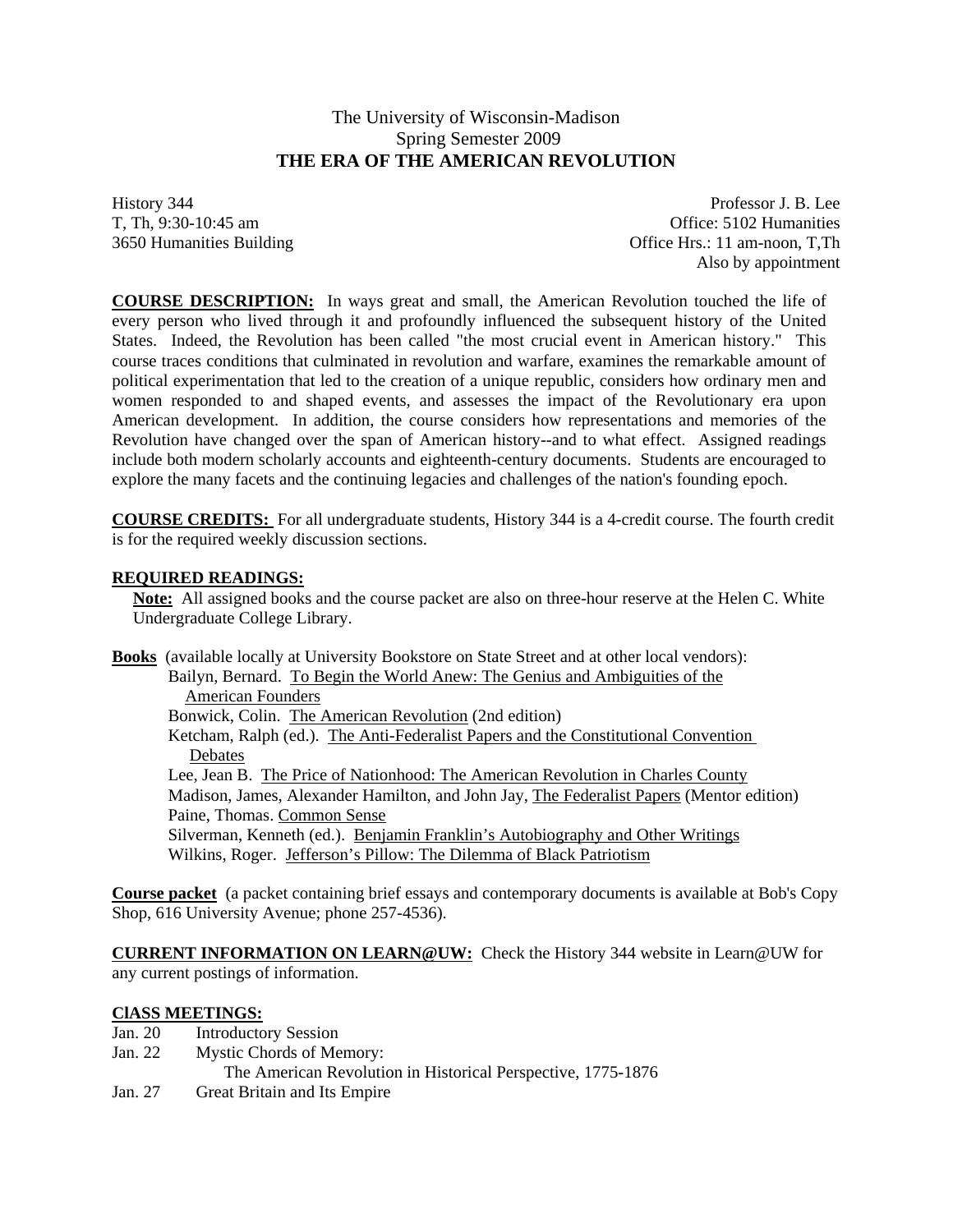- Jan. 29 Colonial Landscapes
- Feb. 3 Degrees of Freedom (1)
- Feb. 5 Degrees of Freedom (2)
- Feb. 10 Evangelicalism and Enlightenment
- Feb. 12 The Theory and Practice of Government
- Feb. 17 Warfare and the Empire
- Feb. 19 Parliamentary Reforms, Colonial Responses
- Feb. 24 Resistance
- Feb. 26 Crisis of the Empire
- Mar. 3 Independence
- Mar. 5 The War for Independence, 1775-77
- Mar. 10 The War for Independence, 1778-81

#### **Mar. 12 MIDTERM EXAM**

Note: The exam must be taken this day.

- Mar. 24 "Cultivating the Sensations of Freedom": Music of the Revolution
- Mar. 26 A Confederation of Sovereign States
- Mar. 31 Crises of the 1780s
- Apr. 2 Creation of the Constitution
- Apr. 7 **PREPARATION FOR DEBATE** on the Constitution
- Apr. 9 **DEBATE:** Federalists vs. Anti-Federalists
- Apr. 14 Ratification and the Bill of Rights
- Apr. 16 Establishing Federal Government
- Apr. 21 Origins of American Foreign Policy
- Apr. 23 Legitimizing Political Opposition
- Apr. 28 The Contagion of Liberty
- Apr. 30 The Problem of Slavery in an Age of Revolution
- May 5 A Continuing Revolution
- May 7 Wrap-up Session
- **May 13 FINAL EXAM (5:05 7:05 pm)** Place to be announced. **Note:** The final exam **must** be taken at the regularly scheduled time.

#### **TEACHING ASSISTANTS:**

|               | Ronald Binzley: Office Hours: 11:00-noon, Tuesdays & Thursdays |
|---------------|----------------------------------------------------------------|
|               | 5268 Humanities Building (phone: 263-1868)                     |
| John Coakley: | Office Hours: 1:00-3:00 pm, Thursdays                          |
|               | 5268 Humanities Building (phone: 263-1868)                     |

**DISCUSSION SECTIONS:** Every undergraduate should be enrolled in one of the discussion sections listed at the top of page 3. Read the assigned material *before* your section, so that you may participate fully and actively in the class. During the semester, the teaching assistants will assign written work designed to help you enhance your analytic, interpretive, and writing skills.

| Tuesdays | $1:20 \text{ pm}$ | 2211 Humanities Bldg. |
|----------|-------------------|-----------------------|
|          | $2:25 \text{ pm}$ | 2241 Humanities Bldg. |

2